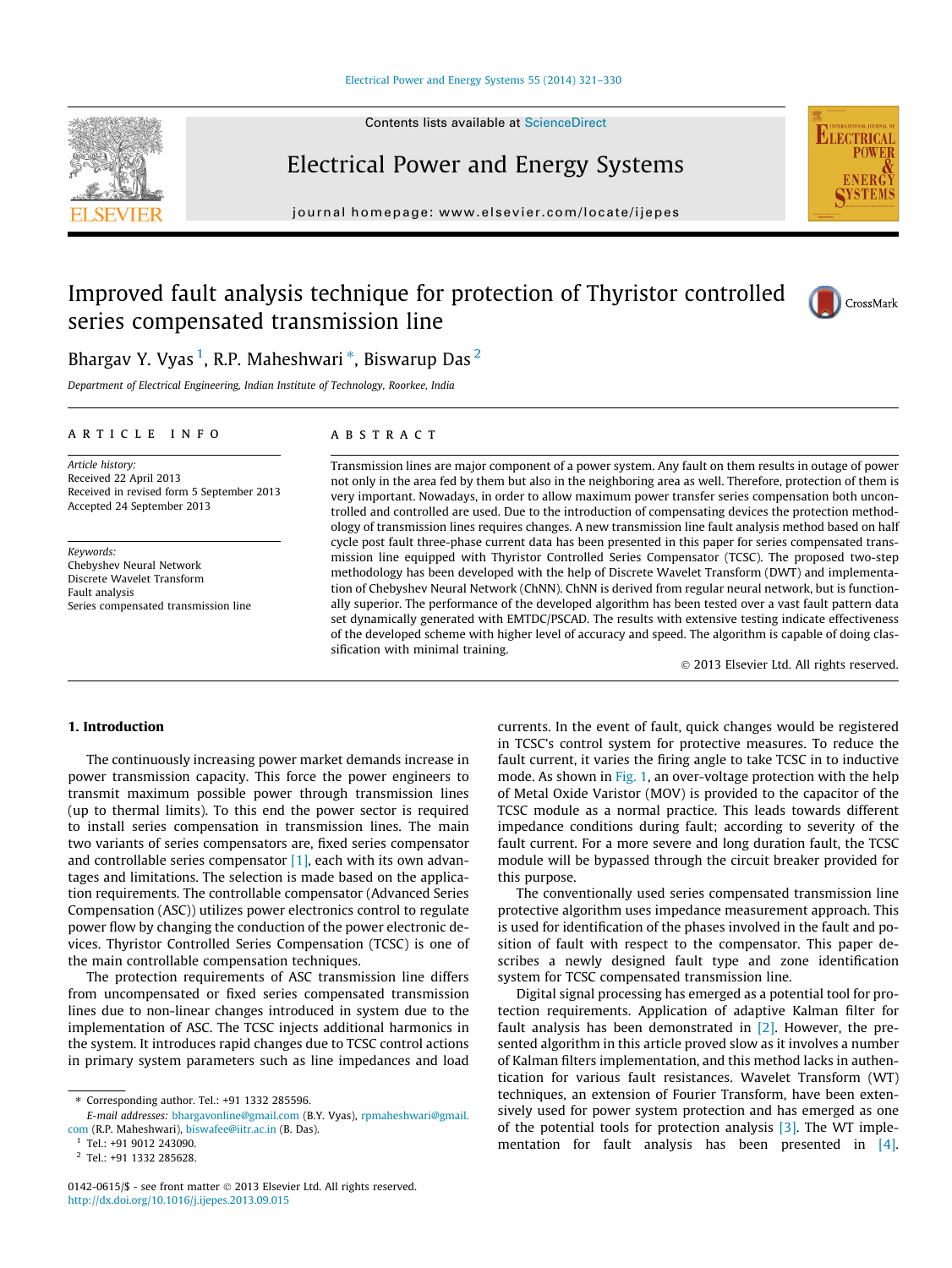<span id="page-1-0"></span>

Fig. 1. Studied system.

However, authors fail to prove efficacy of the method in the absence of sufficient testing for varying system conditions. Applications of Discrete Wavelet Transform [\[5,6\]](#page--1-0) and s-transform (extension of Gabor and Wavelet Transform) [\[7\]](#page--1-0) can be observed in the literature for fault analysis of ASC transmission line. A stransform energy based relaying are presented in [\[8\].](#page--1-0) A WT based fault zone identification scheme for series compensated line has been proposed in [\[9\]](#page--1-0). The sampling rate of 240 kHz proved to be high for implementation from the computational aspect. This makes the algorithm sluggish.

An addition of Artificial Intelligence (AI) techniques to signal processing, improves classification requirements of power system [\[10\]](#page--1-0). The application of Wavelet Transform with Extreme Learning Machine has been shown in [\[11\]](#page--1-0) and with Neuro-Fuzzy system in [\[12\]](#page--1-0). The Artificial Neural Network (ANN) is considered as one of the better AI methods for electrical signal analysis and finds many applications in protection. The application of ANN for ASC transmission line protection has been demonstrated in [\[13\]](#page--1-0). Again in this case, the requirement of one full cycle or more data makes the system sluggish. Applications of SVM for fault classification and zone identification have been presented in  $[14,15]$ . However, the method of  $[14]$  requires TCSC firing angle as an additional input data that necessitates a dedicated communication channel in case of mid-line compensation. Moreover, the SVMs are sensitive to its classification parameters and necessitate tuning different parameter with proper selection of kernel function that satisfies 'Mercer' condition. Radial Basis Function based Neural Network (RBFNN) has been demonstrated for fault analysis of ASC transmission line with Fourier analysis in [\[16\].](#page--1-0) The computation burden of the activation function of the RBFNN makes its slow. In the absence of design governing mechanism for higher performance, the ANN involves higher designing efforts and heavier network size. This leads towards higher computational burden. In this backdrop, the Chebyshev Neural Network (ChNN) emerged as an accurate, easy to design and faster classifier for protection requirements. Being a single layer NN, it gains advantage over MLP in design and training stage. Independence from system parameters for classification makes it better than other AI classifiers. A structural details and application of ChNN have been provided in one of the following sections for ready reference.

The algorithms developed for protection need not only accurate but fast as well. With this constraint, the developed two-stage algorithm in this paper uses only half-cycle post fault three-phase current data as compare to higher amount of data required by many cited article (one cycle or more). This not only reduces total operational time but, processing memory requirement as well. Moreover, reduces computation burden of the algorithm also as number of samples available are lesser for half cycle duration.

Most of protection algorithm applies voltage and current measurements for power system condition estimation. The developed algorithm in this article uses current measurement only for fault classification and fault zone identification applications. This eliminates voltage associated processing and computation. The algorithm presents ChNN as a capable AI technique with WT as signal processing tool both for fault type and fault zone classification. The authentication of this algorithm has been presented for a large size fault data set with all possible fault and system parameter variations. The data set has been generated dynamically with real time power system simulator PSCAD/EMTDC with system and fault parameter variations like fault resistance, fault inception time (angle), fault distances from relaying end, along with transmission line loading angles for all possible ten fault types.

#### 2. Digital simulation studies

Fig. 1 shows a two area system considered for study in this investigation. The relaying algorithm has been developed with measurements at the substation A. The system consists of a 300 km, 50 Hz, 3-phase, 400 kV EHV transmission line connected with two generators on either ends. The generators (G1 and G2) represent two areas of a power system simulated with variation in generator impedance. The transmission line is equipped with an advanced series compensator TCSC at the middle of the line. The TCSC is aided with a fixed series compensator  $(SCf<sub>1</sub>)$ . The TCSC and the fixed series compensator are protected against over voltage by Metal Oxide Varistor (MOV) as shown in Fig. 1. All components and systems are simulated using dynamic power system simulation using PSCAD/EMTDC [\[17\]](#page--1-0). The transmission line is modeled using Bergeron line model with the following parameters:

Positive sequence resistance: 8.25  $\Omega$ Positive sequence reactance: j94.5  $\Omega$ Length: 300 km. Voltage: 400 kV. Frequency: 50 Hz.

The fixed series compensator is equipped with a capacitor  $(XCf<sub>1</sub>)$  providing 30% compensation to the total line length. The TCSC carries capacitor sufficient to provide a variable compensation of 0–10% with variation of the firing angle  $(\alpha)$  form 180 $\degree$  to 153°. The MOV used with TCSC and fixed compensator is set such that sufficient voltage is available across it at 2.5 times the normal operating current for its conduction. The generators are simulated with the following operating impedance values (ZG1 and ZG2):

Positive sequence resistance: 1.31  $\Omega$ Zero sequence resistance: 2.33  $\Omega$ Positive sequence reactance: 15.0  $\Omega$ Zero sequence reactance: 26.6  $\Omega$ 

These values are considered as the unit values ZG1 and ZG2. To evaluate the accuracy of the proposed algorithm, it has been tested with a large fault data set with a wide variation of system and fault parameters. To generate data in bulk, all system components are simulated using PSCAD/EMTDC, an established simulator for power system dynamic studies. These variations in system conditions are created by varying system parameters like source impedances (ZG1 and ZG2), TCSC firing angle  $(\alpha)$  and generator loading angle  $(\delta)$  as given in [Table 1.](#page--1-0)

As mentioned in [Table 1](#page--1-0) combination of these variations creates 45-various system conditions. With variation in different fault parameters, faults are created under each of these system conditions, these parameters are:

- Fault inception angle (FIA):  $0^\circ$ , 45 $^\circ$ , 115 $^\circ$ .
- Fault resistance  $(R_f)$ : 0  $\Omega$ , 5  $\Omega$ , 25  $\Omega$ , 50  $\Omega$ .
- Fault length: 60 km, 120 km, 138 km, 162 km, 180 km, 240 km.
- - Type of faults: L–g, L–L–g, L–L, L–L–L. (All ten types of faults).